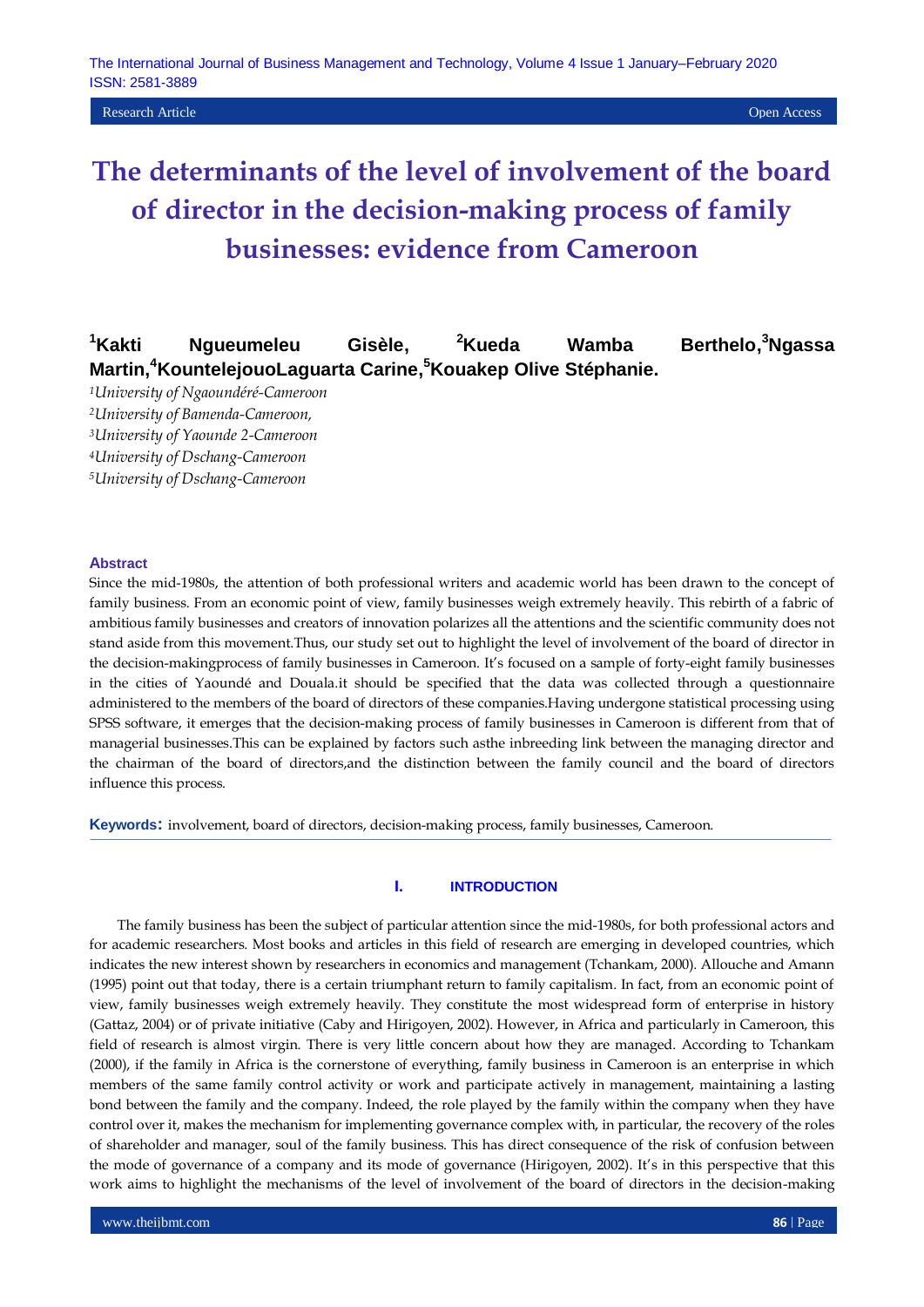process, within family businesses in Cameroon. In other words, it is a question of analyzing the decision-making process within the family business, in order to highlight the level of involvement of the board of directors and the factors which determine this level of involvement. This work is organized in three parts. The first part presents the theoretical framework of the research. The second part is based on the investigation methodology adopted and the third part successively presents the main results and discussions.

## **II. THEORETICAL FRAMEWORK OF RESEARCH**

## **I.1. The family business: a diverse entity**

Family business has been the subject of few studies (Allouche and Amann, 2000; Caby and Hirigoyen, 2002; Villalonga and Amit, 2004)in Africa and more particularly in Cameroon. This is no doubt due to the strong heterogeneity of this type of business. Which company are we talking about when we talk about the term "family business"? Defining family business is the first and most obvious challenge faced by researchers in this field (Handler, 1989). Several authors have studied this question. Indeed, Allouche and Amann (2000) classify the definitions of the family business into two categories: the single criteria definitions and the multi-criteria definitions. The mono criteria definitions retain a single definition criterion, either ownership, control, or family/business interaction. Barnes and Hershon(1976), retaining the first criterion, consider a business to be family-owned as long as control of property remains in the hands of an individual or members of the same family. For Dyer (1986), a business is family-owned when either ownership or management is influenced by the family. Handler (1989) defines family business as an organization in which the main operational decisions and objectives with regard to transmission are influenced by family members involved in management or on the board of directors.

On the other hand, the multi-criteria definitions bring together a set of factors that can characterize a family business. According to Astrachan and Shanker (1996, 2003), the criteria used to define family business must at least include:

- The ownership of a majority stake (and control of the voting rights);
- The presence of family members in the board of directors, in management and the participation of multiple generations in the company.

Davis and Tagiuri (1982) define a family firm in more detail as " an organization where two or more members of the extended family influence the management of the company through the exercise of kinship, management positions or ownership capital ". All these definitions contribute to a better characterization of the object of study "the family business". Within the framework of this work and taking into account the African context in general and Cameroonian in particular, a company will be qualified as a family business if an individual or members of the same family hold the majority of the capital, participate actively in the management of the company (that is to say occupies positions of responsibility) and manifest a desire to pass the business on to generations. This definition shows a combination of three criteria specific to family businesses, namely: ownership, control and transmission.

The involvement of the family in the company is a peculiarity of family business. This has some consequences on the managerial practices. The logic of family is different from that of the business. Buff and Catry (1996), based on the Goetschin (1987)study, first define an institutional origin for this tension between the logic of family functioning and that of business. In effect, family business operates on an emotional mode with the aim of ensuring the union of all members, generations, and to protect them. The notions of security, emotion and tradition are part of the values transmitted and family members are assessed on the basis of their personality. Conversely, the business world operates according to an economic logic whose objective is to produce, sell and make profits, so the business is subject to the laws of the market and competition and collaborators are assessed on what they do. This uniqueness of family business is due to the presence of several family members in to the business with different, needs, abilities and rights, while sharing the most basic human ties, namely family ties (Danco, 1980). These two relatively contradictory entities are looking for a balance which can only be partial, since the family and the business dominate each other according to the order of circumstances.

Miller and Rice (1967) explain the fact that, on the one hand family business operates according to its economic objectives, its human resources, its financial resources and the laws of the market, etc., and on the other hand, according to an "emotional" system. (" Sentient system "). The manager of family business belongs to both the business system and the affective system, which constitutes "a single emotional group" ("single sentient group"). A family group with its own culture. This is understood by the intense emotional bonds which unite the family members. Dyer (1986) adds that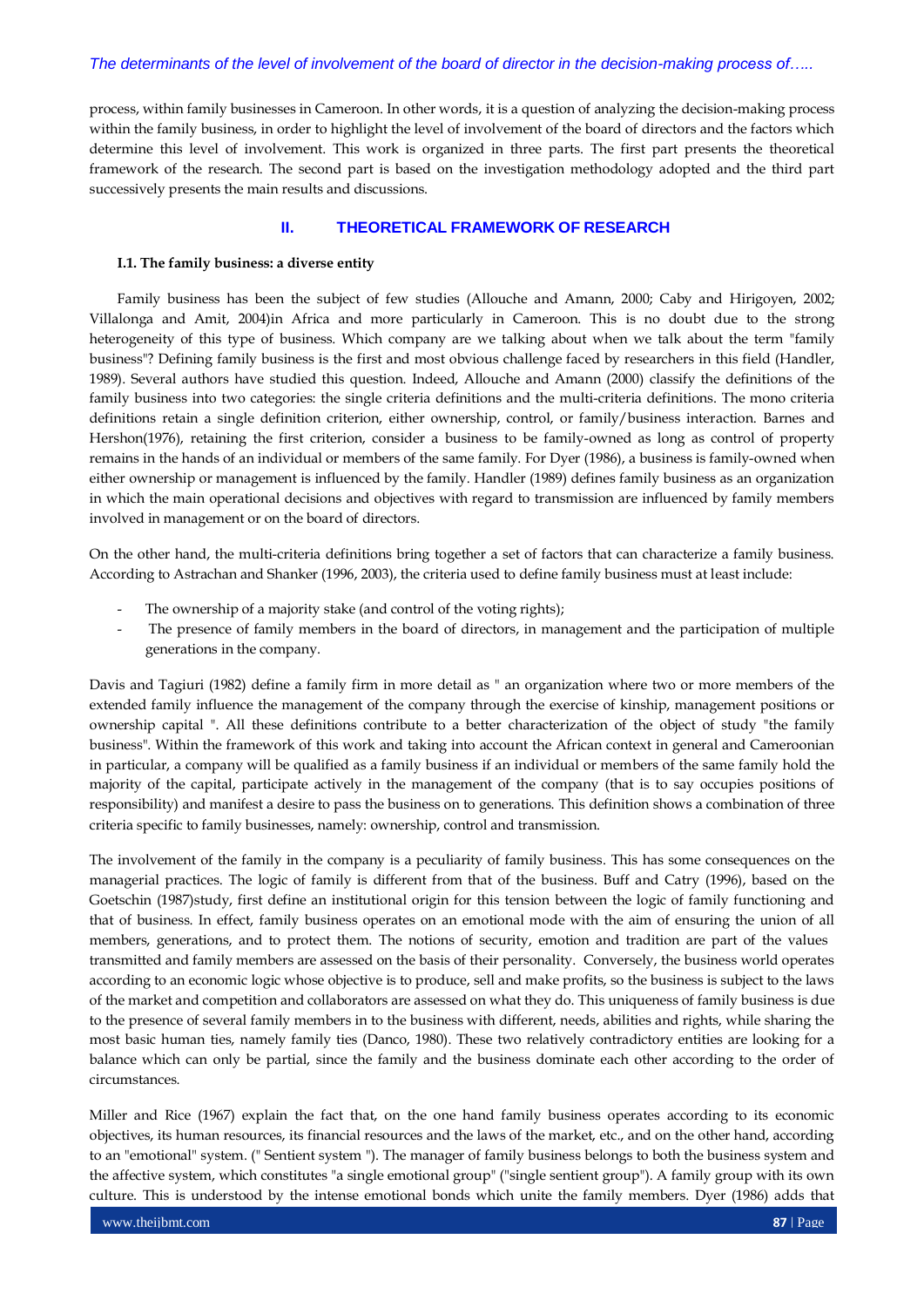families develop rules, norms and values to strengthen their culture. These are generally implicit. They are transmitted through behaviors and modes of communication. Family cultures are based on a set of beliefs, values and actions that crystallize in a pool of shared feelings, resulting to a common perception of reality by all members of the family system. This culture of the system is not without influence on the development of the culture of the family business. It should be emphasized that it is unrealistic to arrive in an organization in order to want to change one's culture without causing major conflicts (Dyer, 1988; Buff and Catry, 1996).

Contractual theories seem best suited to understand the behavior of family businesses. Indeed, the theory of property rights developed by Alchian and Demsetz (1959) shows that the diversity of property systems influences the behavior of agents, the functioning and the efficiency of the enterprise. For Melin and Nordqvist(2000), traditional developments in corporate governance, mostly based on agency theory analysis, are not suitable for family businesses given the amalgamation of roles, functions and spaces of decision. The agency theory would be inadequate since the three main players in this theoretical construction (owner, manager and board of directors) are the same individuals or belong to the same family (Salvato , 2002). In family businesses, the mode of governance adopted is that of the family. This has a considerable influence on both management and control, especially in companies where the family has an absolute majority.

## **I.2. Determinants of the level of board of director involvement in the decision-making process**

Numerous studies have taken an interest in making a comparative study of the performance of family and nonfamily businesses. These studies have shown that family businesses outperform their non-family counterparts. However, none of them takes into account the influence of the specificities of this type of business on their governance.

The board of director is an internal control mechanism created within companies to defend the interests of shareholders. He is ultimately responsible for the effectiveness of his management and governance (Magnan et al. 1998). Its role is to put leaders under supervision. The manager being an opportunistic individual with all powers, tends to seek his interests and not those of the shareholders who are his proxies. As defined by Fama and Jensen (1983), its role is to ratify the decisions made by the general management and to monitor their implementation. The question we are entitled to ask is whether this is indeed the case in family businesses. The main characteristic of the family business is the involvement of family at all levels of the business. The board of director is often composed of shareholders who are family members or close friends of the family and constitutes a formality to approve the decisions of the company (Ford, 1988). Family involvement does not only affects the value of the business but also the decision-making process. Family members are involved in their business. In the sense of Allen and Meyer (1990), their involvement is affective; that is to say, they feel an emotional attachment, a commitment to family property. This development leads us to formulate the following hypothesis:

# *H1: The attachment of the Board of Directors to the family property strongly determines its involvement in the decision-making process of the family business*

The governance of a family business requires that of the family, which, as Montaigne points out, poses no fewer problems than that of an empire. Defining clear rules for family involvement in the business can avoid power struggles among family members, but also against outsiders. Vallaud (2004) confirms this by saying that the establishment of formal structures within the family makes it possible to solve the daily problems which family businesses face. For Tchankam (2000), the distribution of activities promotes team spirit, creativity and the personalization of functions and activities. The existence of a family protocol permits a bestmanagement of the family and constitutes its contact with the board of directors. This leads in partly to solving the handicap of lineage workers (Tchankam, 2000). Defining clearly who makes the decisions is the base of governance. The goal of good governance is to have balanced decisions which takes into considerationboth the goals of the business and those of the family. Lejeune (2004) makes this clear when he asserts that good governance is only complete if it defines who is responsible for the correct application of the decisions taken. For Ward (1997), "establishing a family charter is one of the key step that a family business can take to secure and strengthen their business and, most importantly, their family." Defining clearly who makes the decisions is the base of governance. The goal of good governance is to have balanced decisions that take into account both the goals of the business and those of the family.

Establishing a family charter helps develop the decision-making process and strengthens family ties. As the family business is made up of three family, management and shareholder sub-groups, each sub-group must have its own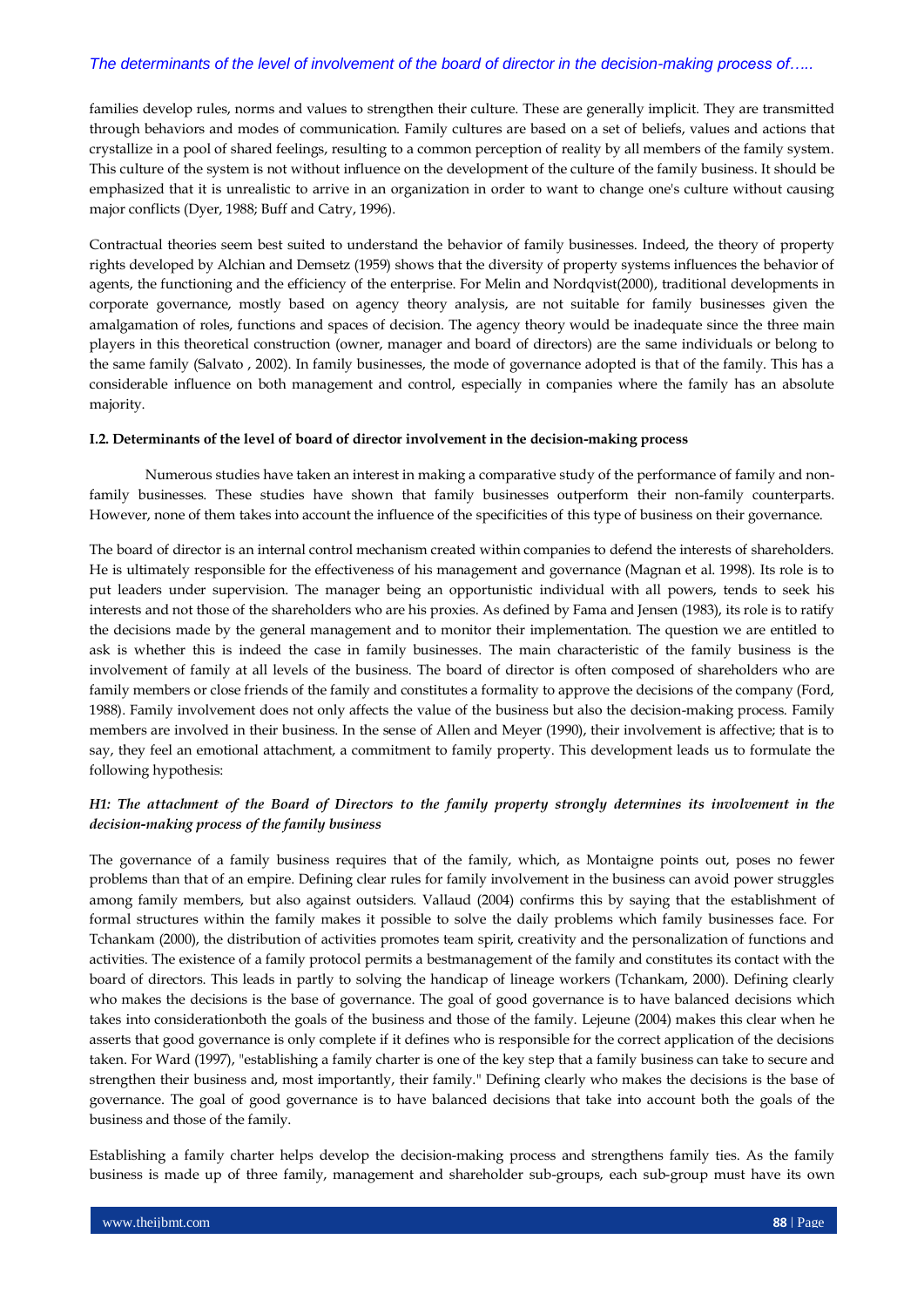governance system (Hirigoyen, 2008). He goes on to say that for family governance, it is the family council. From this analysis, follows the following hypothesis:

# H2: The distinction between the family council and the board of director strongly determines the level of involvement of the board of *director in the decision-making process of the family business*

For Jensen and Meckling (1976), governance mechanisms are not necessary for family business and their cost could reduce the performance of the business; because kinship moderates personal interest and the conflicts it can cause. It translates into loyalty and commitment to the family and the company (Basly, 2007). Engagement is an essential component of family business (Gallo et Kenyon- Rouvinez, 2004). It reflects loyalty and the will to work for the objectives of the organization. As Attias- Donfut et al. (2002) and Labaki(2005) family ties are always perceived as emotional and affective. The shareholder family therefore has an emotional commitment to its business in order to maintain the balance of these ties.

The peculiarity of family business is that: family members maintain, over a long-time horizon, several dimensions of exchange with each other involving advantages in the control and discipline of family decision-makers (Fama and Jensen, 1983). Meyer et al. (1991) go in the same direction by showing that the quality of decision-making is positively associated with commitment. Only Mustakallio and Autio. (2002), rather shows that the commitment is not correlated to the control exercised by the board of director but rather to the shared vision of the family shareholders. The commitment therefore explains the involvement of family shareholders in achieving the goals and objectives set by the company. From this analysis, follows the following hypothesis:

*H3: The blood relationship between the general manager and the Chairman of the Board of Directors strongly determines the level of involvement of the board of director in the decision-making process of the family business.*

# **III. METHODOLOGICAL FRAMEWORK**

#### **II.1. Presentation of the study sample**

In this research, we adopted the hypothetico-deductive approach with a convenience sample of 38 administrators of family businesses. The data used in this study was collected by questionnaire administered using aa face to face mode.A total of 73 questionnaires were administered to companies' administrators according to the following distribution: 48 in Douala or 65.75% and 25 in Yaoundé or 34.24%. This is explained by the fact that theseare full of most businesses in Cameroonand are the greatest economic pole. Indeed, out of the 73 questionnaires administered, 55 were retrievable, including 40 in Douala (92.5%) and 15 in Yaoundé (73.33%), representing a response rate of 87.27%. All the questionnaires recovered were not usable. 38 questionnaires out of the 40 recovered in Douala (i.e. 95%) could be used, and out of the 15 questionnaires recovered in Yaoundé, 10 questionnaires (i.e. 73.33%) could be used, which made it possible to have a rate 87.27% of usable questionnaires.

## **II.2. Measuring variables**

#### **II.2.1. Variables relating to the specificities of the turnover of the family business**

The blood link between the general manager and the Chairman of the Board of Directors is measured by a nominal dichotomous scale (Yes and No). It takes the value 1 when they are from the same family and 0 otherwise. The distinction between family council and board of director, variable measured on a dichotomous nominal scale (Yes and No), seeks to know if there is a family council distinct from the board of director. The family council will be separate from the board of director when decisions concerning the business are not taken by the family council. This variable will thus take the value 1 and otherwise it will take the value 0.

#### **II.2.2. Variables related to the decision-making process**

Board involvement in ratifying decisions is measured on a five-point Likert scale: 1) Somewhat disagree, 2) Disagree, 3) Agree, 4) Somewhat agree, 5) Absolutely agree. The following table shows the involvement of the board of director in the ratification of decisions.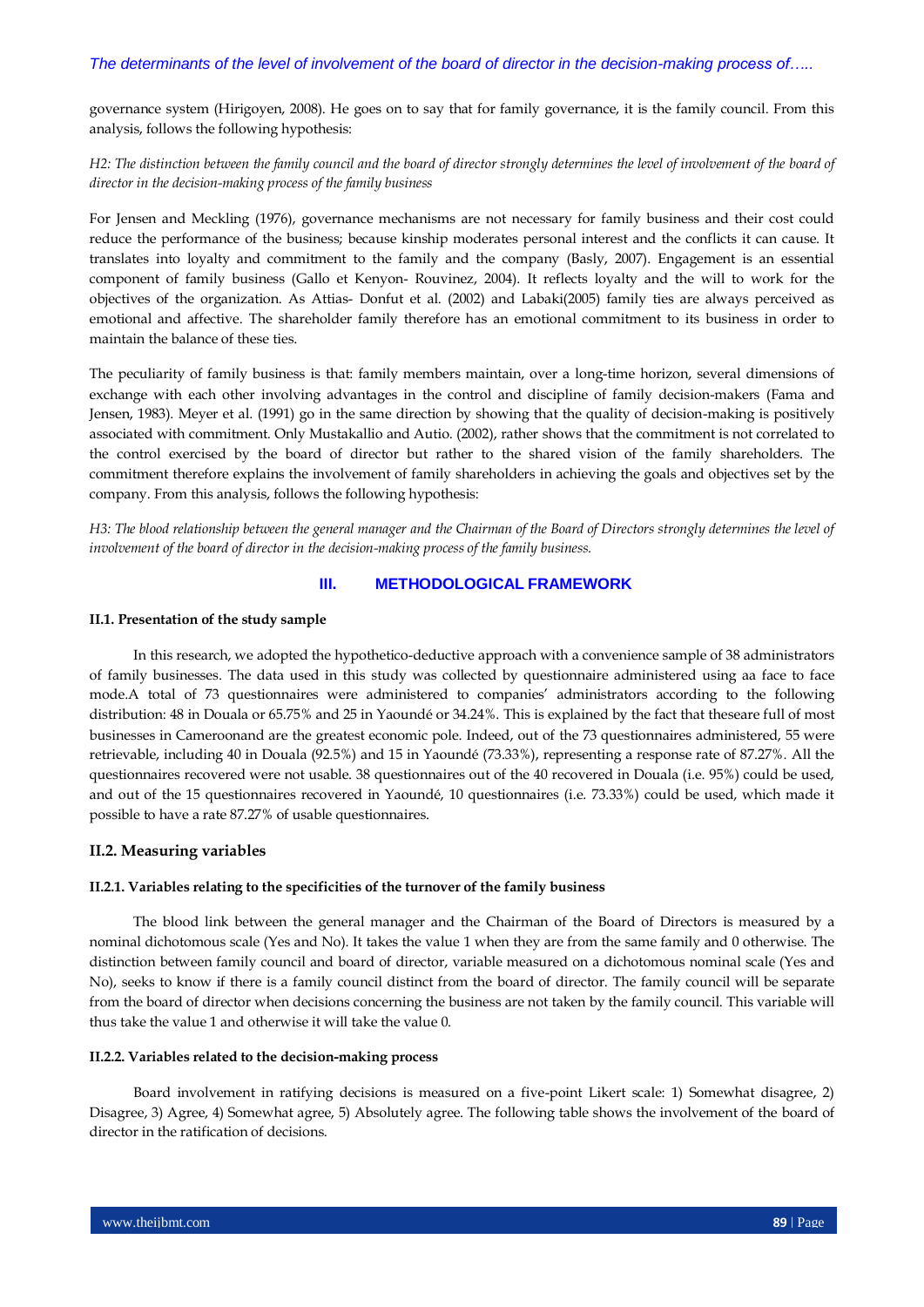|                                                                   |  | 3 |  |
|-------------------------------------------------------------------|--|---|--|
| The board of director uses the collection of information          |  |   |  |
| The directors study the proposal for few days before the board    |  |   |  |
| meeting                                                           |  |   |  |
| The board of director requests the opinion of experts on decision |  |   |  |
| Before approving the decision, the council is fragmented into     |  |   |  |
| different opinion groups                                          |  |   |  |
| Approval of investment and financing decisions                    |  |   |  |
| Timely approval of the executive recruitment plan                 |  |   |  |

Table 1: Themeasurement of level of involvement of the CA in the ratification of decisions

This variable is subject to the scoring method. Its overall score must be between 4, minimum value (4 criteria x 1) and 20, maximum value (4 criteria x 5). The low or high involvement will be determined from the distribution of the global scores around the average. Thus, for values located below the average, it will be said that, the board of director is weakly involved in the ratification of decisions (value 1), and for those above the average, the board of director is strongly involved in the ratification of decisions (value 2).

Regarding the involvement of the board of director in the control of decisions, the respondent will have to give the level of involvement of the board of director in the control of decisions using a 5-point Likert scale :( +1 ) Slightly involved, (+2) Moderately involved, (+3) Involved, (+4) Strongly involved, (+5) Very strongly involved. The score for each subject varies between 1, minimum value and 5, maximum value, the average being 3. These different scores allow us, from the distribution of all individuals around the average, to group the five starting methods into two methods depending on whether the board of director is more or less involved in monitoring decisions. This variable will thus take the value 0 when the board of director is less involved and 1 when it is more involved.

# **III. RESEARCH RESULTS AND DISCUSSION**

After commenting on the level of involvement of the board of director in the decision-making process of family businesses in the sample (3.1), the results will be analyzed in order to identify the implications (3.2).

# **III.1. The level of board of director involvement in the decision-making process of family businesses in Cameroon**

The level of involvement of the board of director in the decision-makingprocess was measured on a five-point Likert scale. The components of this process was made up the four items. Theoretically, the minimum score is 4x1, that is to say 4, and the maximum score is 4x5, that is to say 20. The overall average score is substantially 14.98. Indeed, the coefficient of symmetry (Skewness) equal to -0.444 is negative. This means that all of the observations are concentrated around the highest values. Similarly, the flattening coefficient (Kurtosis) equal to -1.893 shows that the observation curve is flattened. This means that the majority of board of director of family businesses in Cameroon have a general propensity to be strongly involved in the decision-making process. The scores obtained are distributed around the average. This average being known, it will be said that the board of directoris strongly involved when the score is higher than the average and weakly involved when the score is lower than the average.

| Level of board of director involvement | Effective | Percentage | Cumulative percentage |
|----------------------------------------|-----------|------------|-----------------------|
| Low                                    | 18        | 37.5       | 37.5                  |
| strong                                 | 30        | 62.5       | 100                   |
| <b>Total</b>                           | 48        | 100        |                       |

Table 2:The level of involvement of the board in the decision-making process

This table shows that 18 of the board of director of family businesses out of the 48 questioned are slightly involved in the decision-making process, ie 37.5%. On the other hand, 30 or 62.5% are strongly involved in the decision-making process. This clearly shows that, the board of director of family businesses in Cameroon go beyond their routine roles, namely the ratification and control of decisions. They broaden their powers to initiate and apply decisions. The process as defined by Fama (1983) and Fama and Jensen (1983) therefore does not apply to family businesses in Cameroon.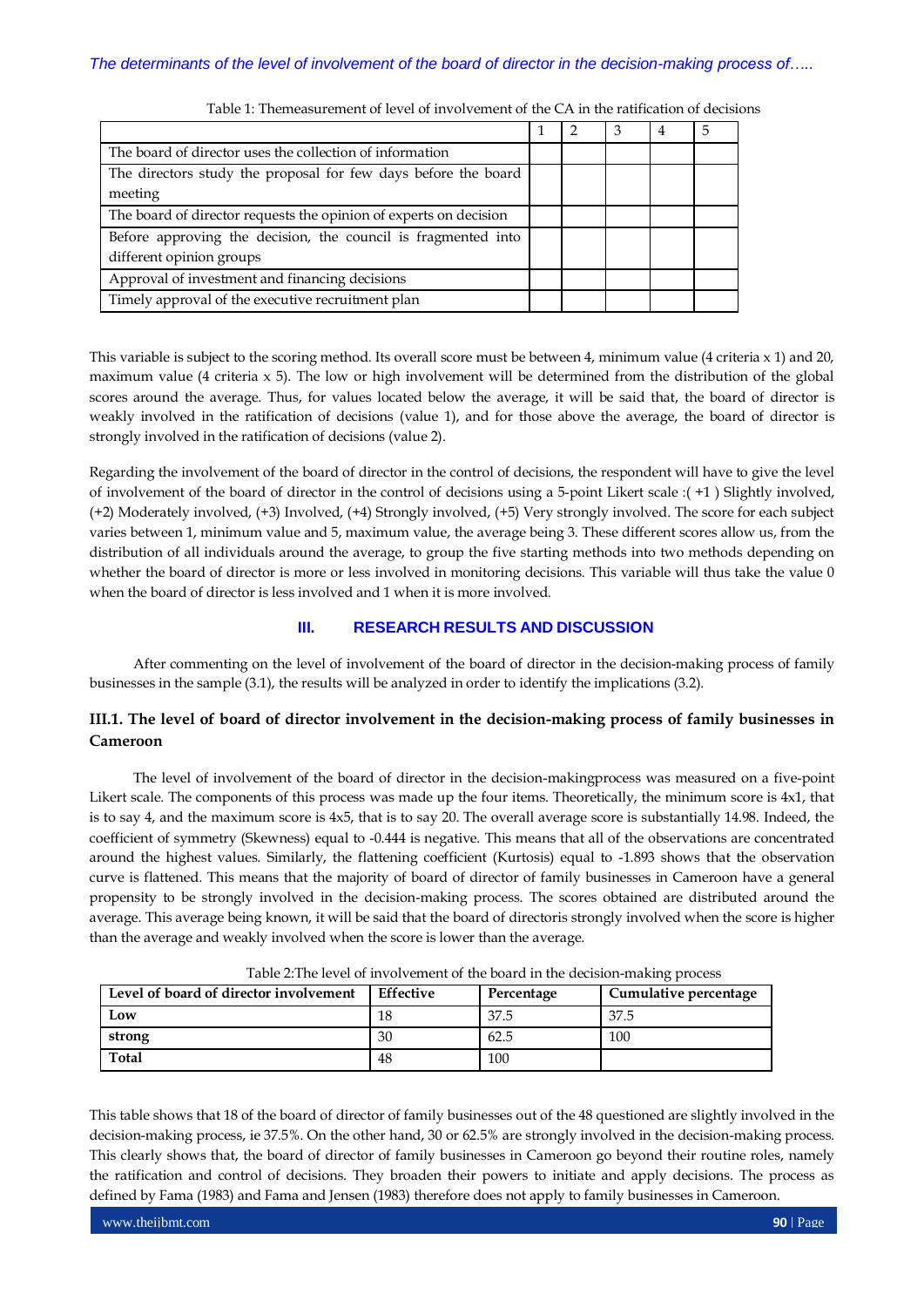The turnover of family businesses in Cameroon is more involved in the decision-making process than that of Fama and Jensen (1983). Indeed, it also intervenes in the proposal and the application of decisions. This is explained by the fact that, the board's concerns relate as much to the long term as to the short term. The board is not only consulted but decides in the last resort on the definition of short-term (ie day-to-day management) and long-term (definition of strategy) objectives.The role of control is reduced in favor of the role of organ of reflection and proposal of decisions. Indeed, the board of director constitutes a privileged source of advice for the manager, a provider of cognitive resources as defined by Charreaux (2011). The board is not a gendarme for the general manager, but a privileged collaborator. These results are in the same direction as the work of Charreaux and Pitol-Belin (1989) in the Cameroonian context in general and that of family businesses in particular. Indeed, these authors have come to the conclusion that French board of director are not simple chambers for recording decisions of director manager, but an active and influential actor in the management of the company.

At the same time, the turnover of family businesses in Cameroon is involved in the application of decisions. The board of director has a look at all the major problems of the company. This is done through the monitoring of investments, support in the execution of tasks, that is to say that the board of director does not wait for the project to be completed in order to just carry out control. This support is perceived through the frequency of meetings. The works of Feudjo and Mfouapon (2012) shows that, theboard of directorsin Cameroon are held in average twice a year, which far from being good for better monitoring, is acceptable. When the Board multiplies the meetings, this shows the importance it attaches to its work.

These results show that, the missions of the board of director are not distinct from those of the manager; because the board of director is as involved in its traditional tasks (ratification and control of decisions) as those of the leader (initiative and application of decisions).However, the manager respects his tasks and does not carry out those that fall to the board of director. In relation to the typology of implication proposed by Allen and Meyer (1990), the implication of the turnover of the family business in the decision-making process would be an affective implication. The board of directors made up of family members feels affection for their business. This is how they do not settle for legal roles but go beyond them. We thus come to the same conclusion as the work of Feudjo and Mfouapon (2012), with regard to the turnover of family businesses. However, these results invalidate those of Melin and Nordqvist(2000) for whom the meetings of the board of director of family businesses are only formalities, the real decisions being taken elsewhere. These results also confirm those of Tomeselli (1994) which revealed that the main tasks of the board of director at the level of Italian family businesses consist in defining the strategy, approving important decisions and advising the manager. Our first objective is thus achieved, the decision-making process of family businesses does not obey the standard decision-making model defined by Fama (1980) and Fama and Jensen (1983).

|                                                                | Business decisions made within the family council | No.  | <b>Yes</b> | Total |  |
|----------------------------------------------------------------|---------------------------------------------------|------|------------|-------|--|
| Level of involvement                                           |                                                   |      |            |       |  |
| <b>Weakly</b> involved                                         | <b>Staff</b>                                      | 7    | 11         | 18    |  |
|                                                                | $\%$ line                                         | 38.9 | 61.1       | 100   |  |
|                                                                | $\%$ column                                       | 21.9 | 68.8       | 37.5  |  |
|                                                                | $\%$ total                                        | 14.6 | 22.9       | 37.5  |  |
| <b>Strongly involved</b>                                       | <b>Staff</b>                                      | 25   | 5          | 30    |  |
|                                                                | $\%$ line                                         | 83.3 | 16.7       | 100   |  |
|                                                                | $\%$ column                                       | 78.1 | 31.3       | 62.5  |  |
|                                                                | $\%$ total                                        | 52.1 | 10.4       | 62.5  |  |
| Total                                                          | <b>Staff</b>                                      | 32   | 16         | 48    |  |
|                                                                | $\%$ line                                         | 66.7 | 33.3       | 100   |  |
|                                                                | $\%$ column                                       | 100  | 100        | 100   |  |
|                                                                | $\%$ total                                        | 66.7 | 33.3       | 100   |  |
| $X^2$ cal = 10,000 dof = 1 prob = 0.002 phi = -0.456 C = 0.415 |                                                   |      |            |       |  |

# **III.2. Analysis of results**

It appears from this table that among the 32 board of directorsthat are distinct from the family council, 7 are weakly involved in the process, ie 14.6%, against 25 board of directorswhich are strongly involved, or 52.1% of this category. On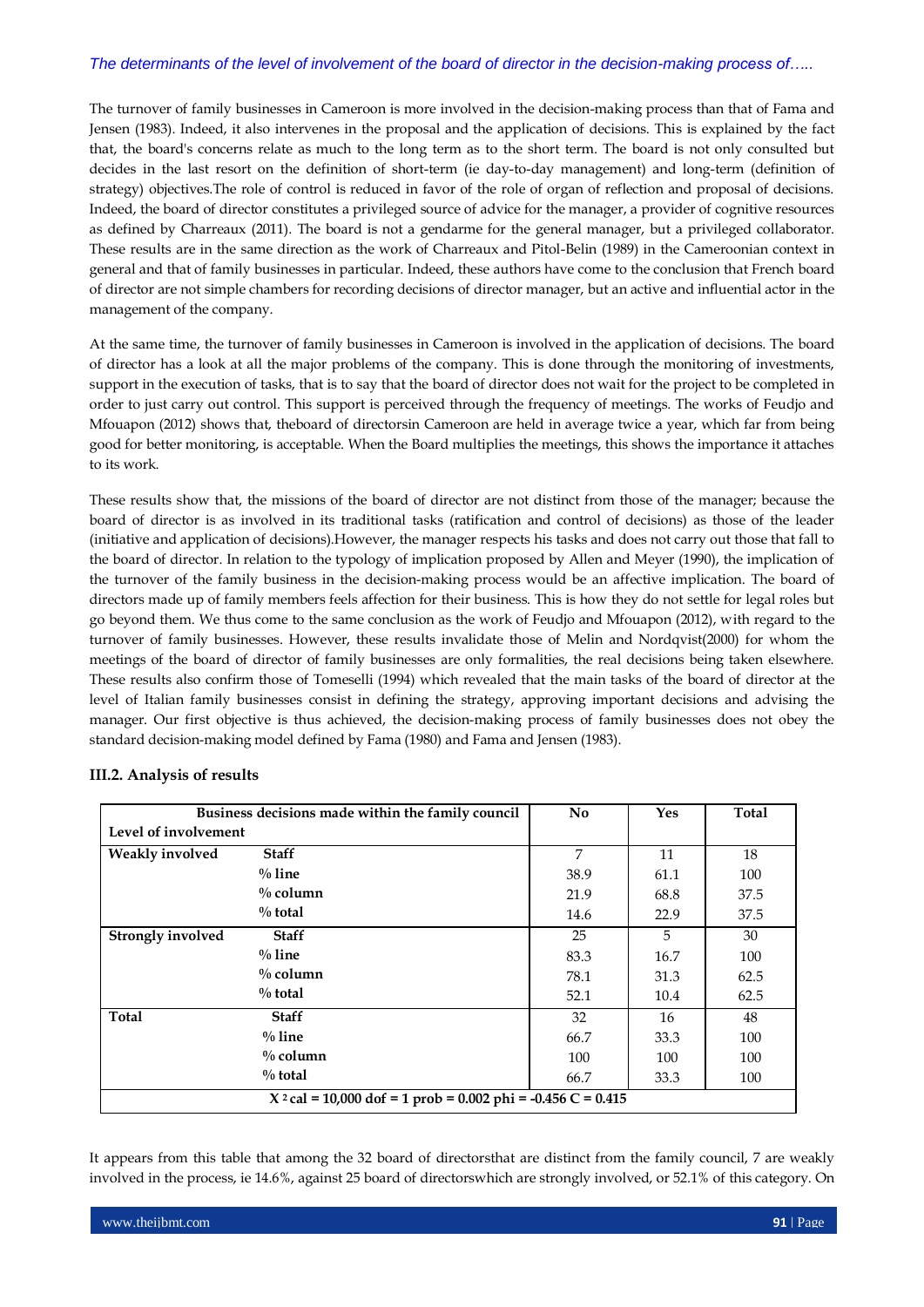the other hand, among the 16 board of directorscombined with the family council, 11 (22.9%) are weakly involved against 5 (10.4%) board of director strongly involved.

Thus, it can be said that, the more distinct the family council is from the board of director, the more the board of director is involved in the decision-making process. This would be due to the fact that, the tasksassignedto the board of director are actually carried out by him and not by the family council. The decisions concerning the company are taken by the board of director and those concerning the family are taken by the family council.

Indeed, the results of the Chi-square test shows an  $X^2$  calculated with a degree of freedom and for a probability  $p = 0.002$ equal to 10,000 much greater than the theoretical  $X^2$  equal to 3.84 with  $\alpha$  = 0.05. This confirms the relationship between the distinction between the family council and the board of director and the level of involvement of the board of director. In other words, the distinction between the family council and the board has an influence on the level of involvement of the board in the decision-making process. The coefficients phi equal to -0.456 and contingency C equal to 0.415 confirm this relationship. However, the negative sign of the coefficient phi reflects the fact that the two values vary in opposite directions.

These results corroborate the works of Lejeune (2004) and Vallaud (2004) for whom the existence of formal or informal structures within the family favors the establishment of good governance. The goal is to have balanced decisions that take into account both the business objectives and those of the family.The existence of a negative relationship does not mean that the distinction between the family council and the board of director does not involve the board of director in the decision-making process, but just weakens the level of involvement. The board of director is weakly involved. On the other hand, when there is no distinction between the roles of the family and those of the board of director, the board of director functions in relation with the family. The problems debated by the board of director are also debated by family, especially when the president of the family council is at the same time President of the board of director, or then founder of the company. He thus confuses his roles within the company. This is all the truer when the family holds an absolute majority of the capital. The questions debated by the family council are still debated by the board of director. In fact, the members of the board of director are still part of the family council. The family council is in fact only a continuation of the board of director. This thus constitutes a specificity of the family business which cannot be explained by simple rules of good governance.

For Mouline (2000), family business presents a fundamental characteristic whatever the legal form adopted, namely "*the interaction between the life of the business and the life of one or more families; the business depends on the family and the family depends on the business; there is an overlap between family events and social events* ". However, Gallo and Kenyon- Rouviney (2004) consider that,a good governance of family business allows the family to better understand the business and the role of the family, to control the adequacy of the decisions of shareholders, members from advice and managers to the objectives, mission and values of the company. Their implementation and respect at all levels, encourages the involvement of shareholders and employees by empowering them and stimulates the performance of the company. It thus facilitates transparency and trust, key elements in the long-term development of any family business.

However, the existence of a conflict between the board of director and the family council (31.3% of cases) leads to a confusion between the roles of the family and that of the board of director, which has an impact on the decision-making process. This causes the ineffectiveness of the decisions taken to the extent that, the decisions taken by family council are in contradiction with those taken by the board of director (10.5% of cases), or else the lack of objectivity in the decisionmaking (8.4% of cases).On the other hand, when there is a confusion of role, we realize that the board of director is present at all stages of the decision-making process. The questions debated by the family council are still debated by the board of director. In fact, the members of the board of director are still part of the family council. The family council is in fact only a continuation of the board of director. This thus constitutes a specificity of the family business which cannot be explained by simple rules of good governance.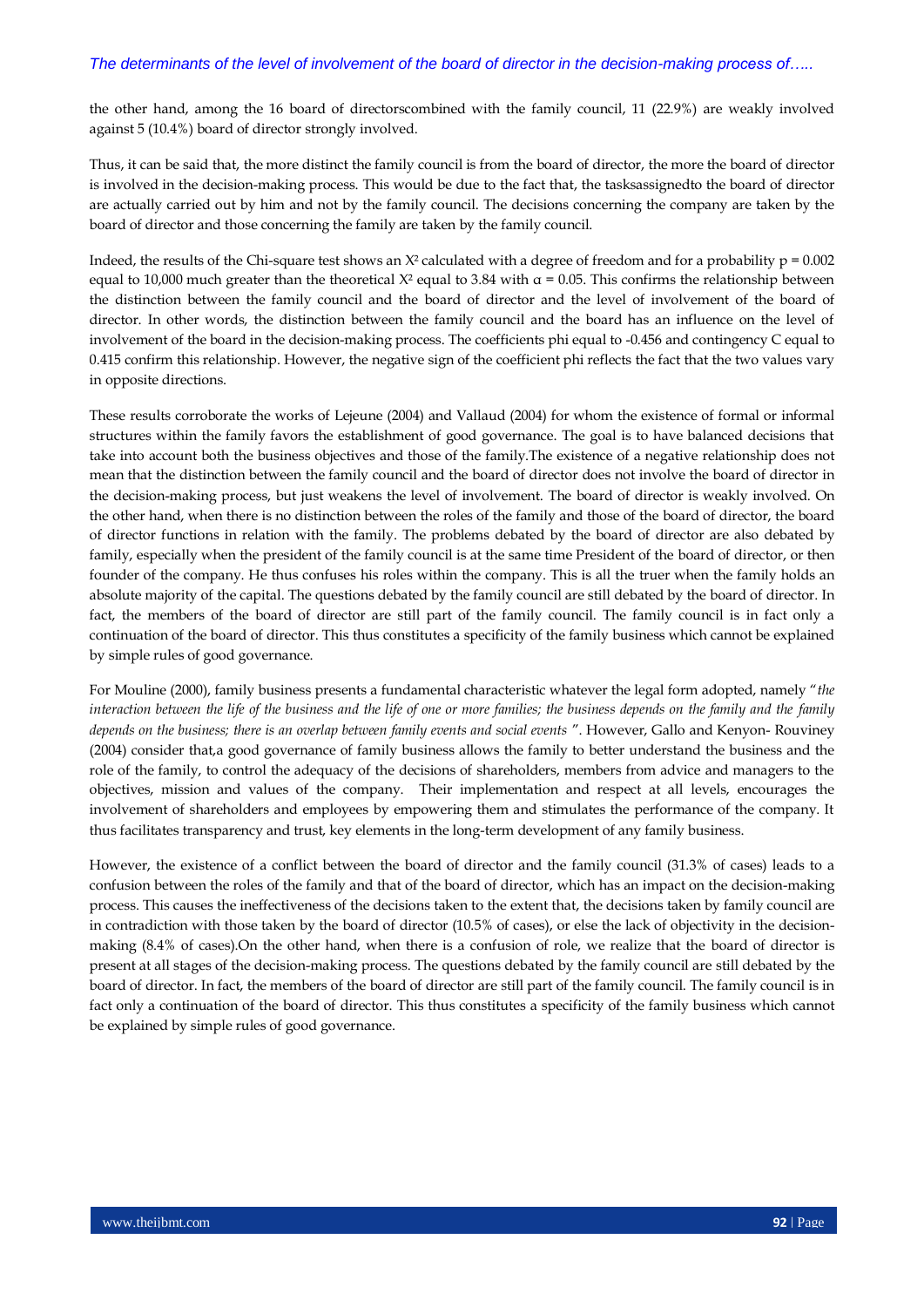| Blood link between general manager and chairman of            |              | <b>No</b> | <b>Yes</b> | <b>Total</b> |
|---------------------------------------------------------------|--------------|-----------|------------|--------------|
| board of directorLevel of involvement                         |              |           |            |              |
| Weakly involved                                               | <b>Staff</b> | 13        | 5          | 18           |
|                                                               | $\%$ line    | 72.2      | 27.8       | 100          |
|                                                               | $\%$ column  | 68.4      | 17.2       | 37.5         |
|                                                               | $\%$ total   | 27.1      | 10.4       | 37.5         |
| <b>Strongly involved</b>                                      | <b>Staff</b> | 6         | 24         | 30           |
|                                                               | $\%$ line    | 20        | 80         | 100          |
|                                                               | $\%$ column  | 31.6      | 82.8       | 62.5         |
|                                                               | $\%$ total   | 12.5      | 50         | 62.5         |
| Total                                                         | <b>Staff</b> | 19        | 29         | 48           |
|                                                               | $\%$ line    | 39.6      | 60.4       | 100          |
|                                                               | $\%$ column  | 100       | 100        | 100          |
|                                                               | $\%$ total   | 39.6      | 60.4       | 100          |
| $X^2$ cal = 12.829 dof = 1 prob = 0.000 phi = 0.517 C = 0.459 |              |           |            |              |

Analysis of the data in this table shows that out of the 19 companies with general manager and Chairman of the Board of Directors from different families, 13 companies (i.e. 21.7%) have a turnover with little involvement in the decisionmaking process, against 6 (12.5%) who have a heavily involved board of director. In the subset of companies with the DG and the PCA of the same family, 5 (or 10.4%) have a board of director slightly involved, against 24 (or 50%) with a board of director strongly involved in the decision-making process.

From the above, one would be tempted to say that, the blood relationship between the general manager and the Chairman of the Board of Directors would have an impact on the level of involvement of the board of director in the decision-making process. Indeed, a company where the general manager and the Chairman of the Board of Directors belong to the same family tends to involve its board of director more in the decision-making process. This is no doubt due to the desire of family members to preserve their interests and the continuity of the family business. However, the results of the Chi-square test give an X² calculated with a degree of freedom and for a zero-probability equal to 12.829 much greater than the theoretical  $X^2$  equal to 3.84 for a threshold of 0.05. This leads to the confirmation of the fact that, the relationship between the blood link between the manager and the Chairman of the Board of Directors and the level of involvement of the board of director in the decision-making process. In other words, when the general manager and the Chairman of the Board of Directors are from the same family, the board is more involved in the decision-making process. Indeed, the coefficient phi equal to 0.517 with a positive sign is clearly satisfactory, since it is greater than 0.5; while the contingency coefficient  $(C = 0.459)$ , although less than 0.5, is acceptable. We can say without risk of being wrongthat there is a relationship between the blood relationship between the general manager and the Chairman of the Board of Directors and the level of involvement of the board of director in the decision-making process.

These results thus confirm the concepts of commitment and loyalty towards the family and the company on the part of family members. These concepts were developed by Basly (2007). In fact, engagement explains the involvement of family shareholders in achieving the goals and objectives set by the company. These results are also in line with those of Meyer et al. (1991) which resulted in the quality of decision-making being positively associated with engagement. Because the members of the family maintain, over a long-time horizon, several dimensions of exchange with each other involving advantages in the control and discipline of family decision-making agents. This commitment is therefore confirmed in the case of family businesses in Cameroon. We can therefore conclude that, family constitutes a governance mechanism at the level of the family business. It implies the existence of strong and lasting relationships. The strength of relationships is amplified due to family ties and the multiple roles of family members in the business. These social relationships allow family businesses to effectively control the behavior of the family agent and to resolve conflicts. We will say with Beckhard and Dyer (1983), in the Cameroonian context that turnover constitutes the link between the company and the family. As a result, given their social responsibility, the directors who are members of the owner family become more involved in the business and in the materialization of the decisions of the owner family.

With regard to the manager and the Chairman of the Board of Directors, the latter must belong to the same family so that the board of director is more involved in the ratification of decisions in particular and the decision-making process in general. Indeed, the active participation of the family in the management of the family business is an asset for the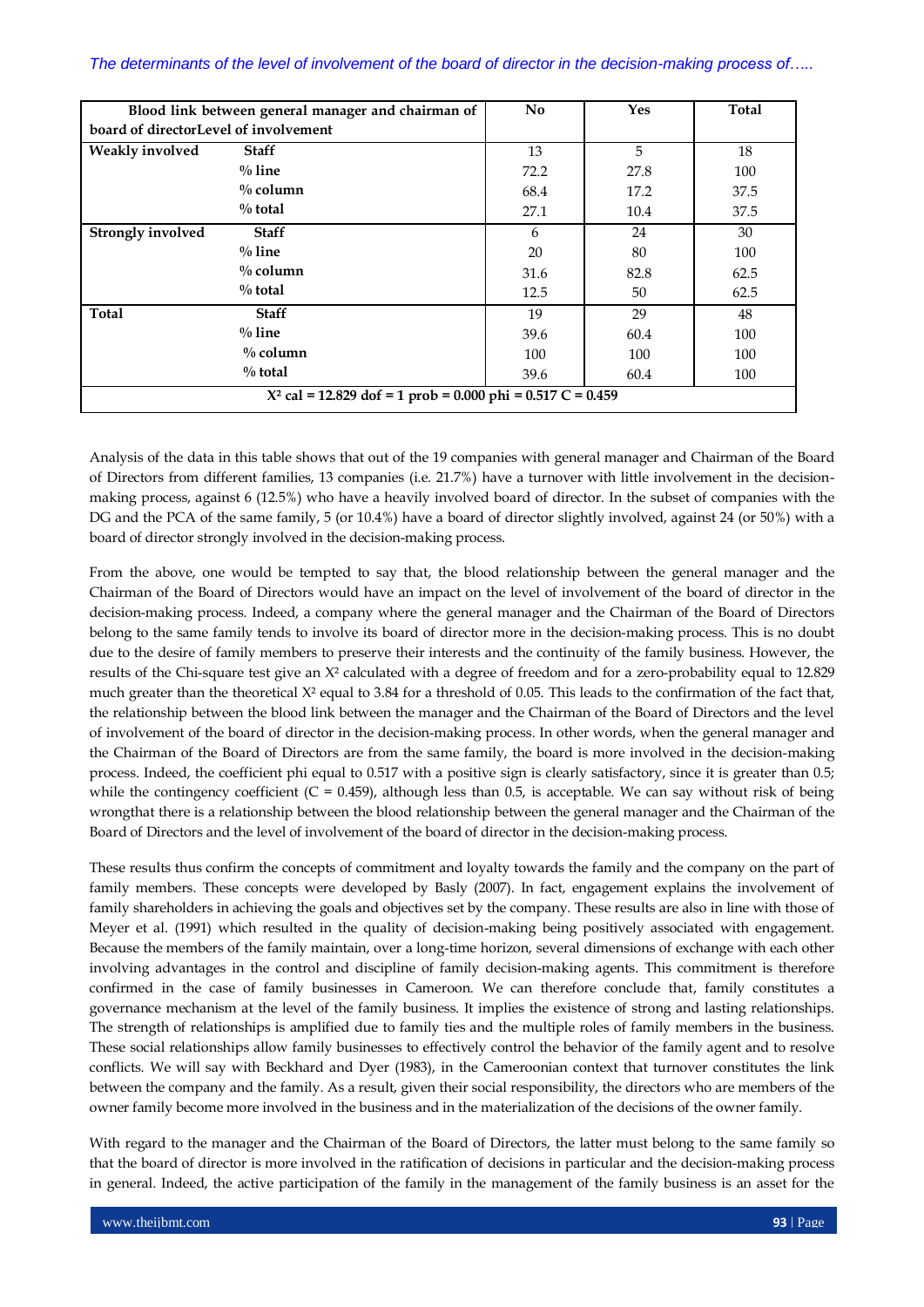latter. Because the management team is made up of people who share the same values, the same vision and the same objectives. The blood relationship between the general manager and the Chairman of the Board of Directors thus leads family members and others to get involved in achieving the objectives set.However, regarding the roles of the family council and those of the board of director, these must be distinct. The decisions concerning the company must be taken by the board of director, and those concerning the family by the family council. The family council can discuss the problems of the company without however taking decisions. He can be heard by the board of director through members of the administrator family. In fact, as for Hirigoyen (2000), the family council constitutes the heart of family business governance. However, the chair of the family council should not be the Chairman of the Board of Directors, otherwise governance issues would not be addressed. It is only in this way that family businesses can overcome the difficulties they face and thus increase their mode of governance. Because the family business is, when governance is good, more efficient than the non-family business.

#### **IV. CONCLUSION**

The present study had a double objective: to confront the decision-making process of family businesses in Cameroon with the standard model defined by Fama (1980) and Fama and Jensen (1983); identify the determining factors of the level of board of director involvement in the decision-making process of family businesses in Cameroon. Based on a sample of 48 family businesses, it appears that the board of director is not only strongly involved in the decision-making process, but also several factors explain this strong involvement: the separation of the role of the family council and that of the board of director, the blood relationship between the general manager and the Chairman of the Board of Directors. These results invalidate the standard decision-making model defined by Fama and Jensen (1983) for family businesses. The role of control intended for the Board of Directors is reduced in favor of the role of organ of reflection and proposal of the decisions. Indeed, the board of director constitutes a provider of cognitive resources as defined by Charreaux (2011). Which means that, we understand that the board is not a policeman for the general manager, but a privileged collaborator. Simultaneously, the board of director of family businesses in Cameroon also intervenes in the execution of tasks. This results in an absence of distinction between the missions of the board of director and those of the manager. However, the distinction between the family council and the board of director weakens the level of involvement of the board of director in the decision-making process. Notwithstanding, the existence of conflict between the board of director and the family council leads to a confusion of the roles of the family and the board of director, which has an impact on the decision-making process. In addition, there is a relationship between the blood relationship between the manager and the Chairman of the Board of Directors and the level of involvement of the board of director in the decision-making process.Indeed, the blood link between the manager and the Chairman of the Board of Directors leads family members and others to get involved in achieving the set goals. Insofar as the management team is made up of people who share the same values, visions and objectives.

#### **V. IMPLICATION OF THE STUDY**

On a theoretical level, the question of the level of involvement of board of directors in the decision-making process of family businesses seems recent by the fact that it remained a matter for developed countries. Indeed, this study reveals that, compared to the diagram of the decision-making process defined by Fama and Jensen (1983), the decision-making process of family businesses is different. The specificities of family businesses mean that, the board of directors is more involved in the decision-making process. In addition to the traditional tasks of board of directors, the latter is also involved in those of the manager (namely the initiative and the implementation of decisions). This work thus complements the literature on family businesses in the Cameroonian context. It also enriches the literature in that, the cognitive aspect of governance is highlighted in the case of this category of companies. For these entities, board of directors is more a vehicle for acquiring knowledge than a mechanism for controlling managers. Thus, developments in agency theory do not adapt to family business because agency costs are minimized or even zero. This is an opportunity to open a very promising and fruitful line of research in Cameroon.

In terms of management, the results we have achieved aim to improve the system of government for family businesses in Cameroon. With regard to the general manager and the chairman of board of directors, the latter must belong to the same family so that the board of directors is more involved in the ratification of decisions in particular and the decisionmaking process in general. However, regarding the roles of family council and those of board of directors, these must be distinct. Business decisions must be made by the board of directors, and family decisions by the family council. In fact as for Hirigoyen(2000), the family council constitutes the heart of family business governance. However, the chairman of the family council must not be the chairman of the board of directors, otherwise governance matters would not be dealt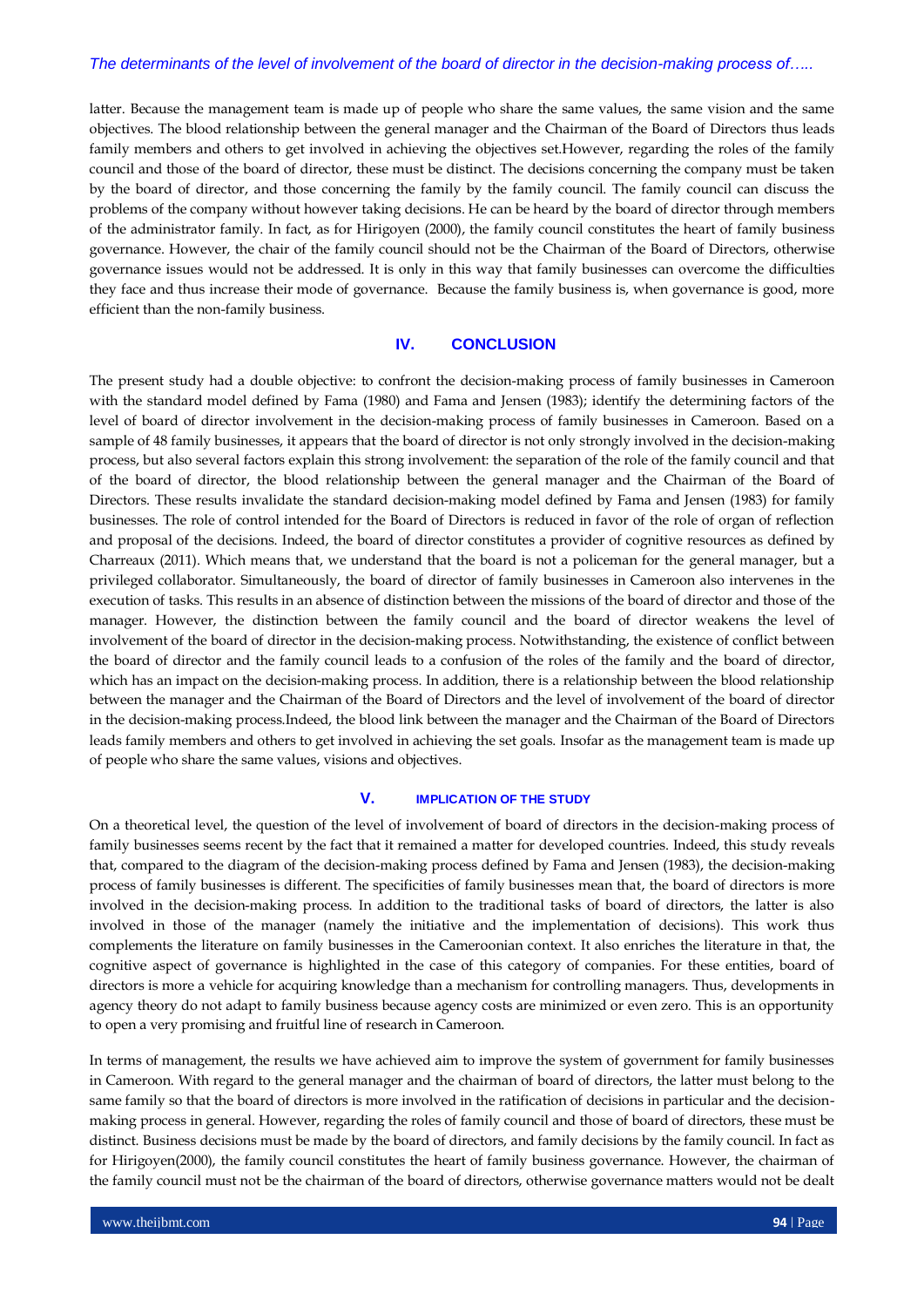with. This is how family businesses can overcome the difficulties they face and consequently increase their mode of governance. This in the sense that, family business are, when their governance is beneficial, are more efficient than nonfamily business.

However, taking into consideration the share of capital held by the family, the characteristics of the Board of Directors, and the presence in the capital of institutional investors in determining the level of involvement of the board of directors constitute areas of focus legitimate and worthy of future research.

# **REFERENCES**

- [1] J. P. Tchankam, The family business in Cameroon, Creff research book no. 2000-05, 2000.
- [2] J. Allouche, and B. Amann, The triumphant return of family capitalism, in from Jacques Coeur to Renault: Managers and organizations, Press of the University of Social Sciences of Toulouse, 1995.
- [3] Y. Gattaz, The family business has a future, File: The family business, reconciling the heart and reason, *Christian Leaders*, (8), 2004.
- [4] J. Caby, and G. Hirigoyen, The management of family businesses, (Editions Economica, Paris, 2002).
- [5] G.Hirigoyen, *The government of family businesses*, In The management of family businesses, under the direction of Caby J. and Hirigoyen G, Economica, 2002.
- [6] J. Allouche, and B. Amann, The family business: a state of the art, *Finance Contrôle Stratégie*, 3 (1), 2000, 22-79.
- [7] B. Villalonga, and R. Amit, How Do Family Ownership, Control, and ManagementAffect Firm Value? EFA 2004 Maastricht Meetings Paper (3620), 2004.
- [8] W. C. Handler, Methodological issues and considerations in studying family businesses, *Family Business Review*, 2 (5), 1989, 257-276.
- [9] W. G. Dyer, Cultural changes in Family Firm: Anticipating and managing Business as family transitions. Jossey-Bass Publischers, 1986.
- [10] J. H. Astrachan, and MC Shanker, Myths and realities: Family businesses contribution to the US economy-A framework for assessing family business statistics, *Family Business Review*, (9), 1996, 107-119.
- [11] J. A. Davis, and R.Taguiri , Santa Barbara, CA: Owner Managed Business Institute, 1982.
- [12] A. Buff, and B. Catry, The government of the family business, (Publi-Union Editions, 1996).
- [13] P. Goetschin, Succession management in SMEs, *Economic and Social Review,* 1987, 98-107.
- [14] L. Danco, *Inside the family business,* Cleveland, Ohio, The Center of Family Business, University Press, 1980.
- [15] E. J. Miller, and AK Rice, *Systems of organization*, (London Tavistock , 1967).
- [16] A. A. Alchian, and H. Demsetz, Production, Information Costs, and Economic Organization, *American Economic Review*, 62, 1972, 777-795.
- [17] L. Melin, and M. Nordqvist, Corporate governance process in family firms-The role of influential actors and the strategic arena, Paper submitted for the ICSB World Conference, Brisbane, 2000.
- [18] C. Salvato, Towards a Stewardship Theory of the Family Firm, NBF Conference, Helsinki, 2002.